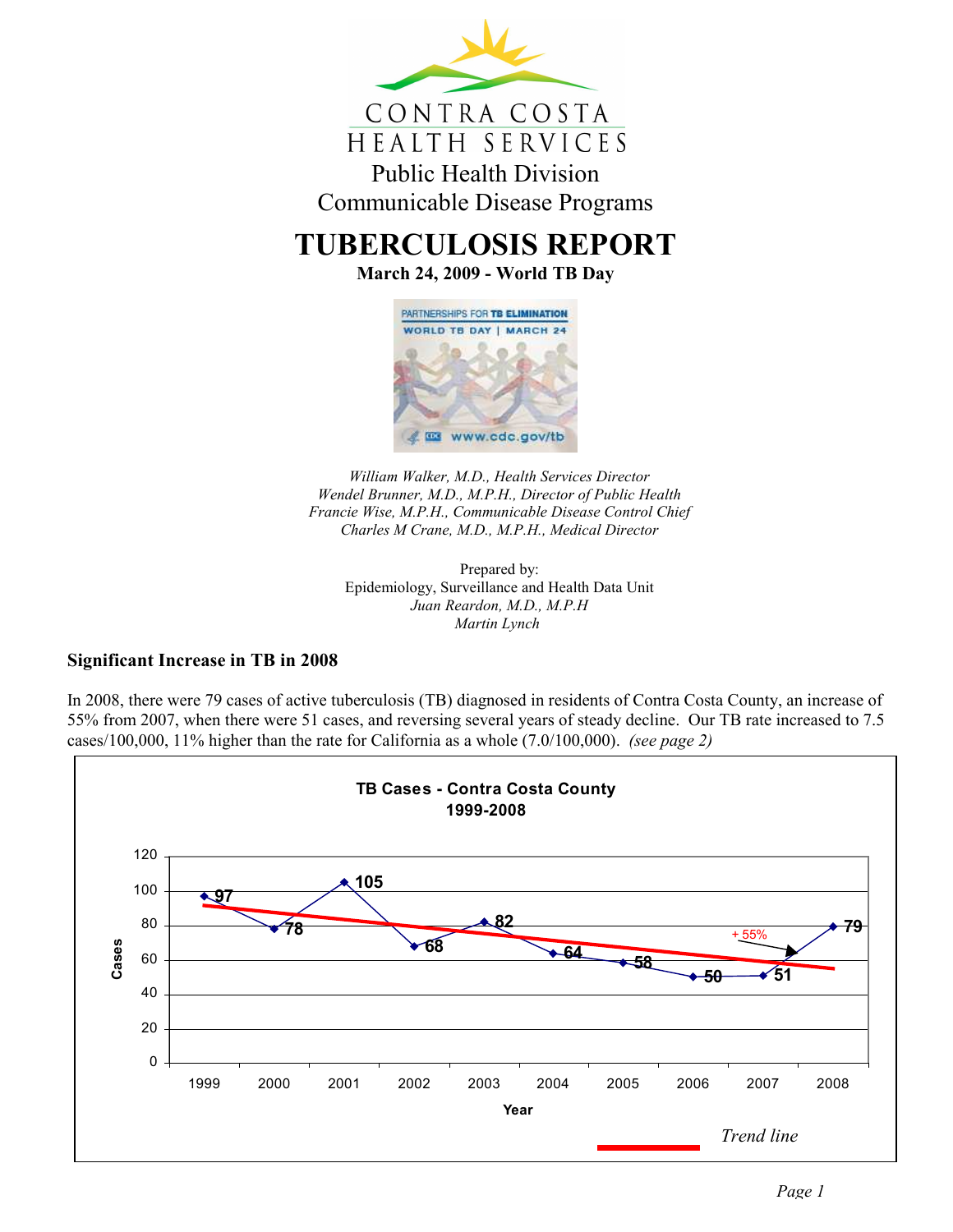## Significant Increase in TB in 2008 (continued)

Of the 79 cases, 55 (70%) were born outside the US (see Table), an increase of 72% since 2007 (32 cases). The greatest increase was in cases from Latin America and Asia. By contrast, US born cases increased 26%.

Increases were seen in all racial and ethnic groups, and in all regions of CCC. In 2008, 39 TB cases resided in West CCC, nearly twice as many as in 2007 (20). Foreign-born cases in West CCC increased fourfold, from 7 in 2007 to 29 in 2008.

For CA as a whole, there were 2,696 TB cases in 2008, a decrease of 1% from 2007 and 25% since 1999. 75% of CA cases were foreign-born. Of the 16 health jurisdictions reporting 40 or more cases in 2008, only 6 others reported increases from 2007 (San Joaquin, Fresno, Kern, San Bernadino and Long Beach).

Internationally, the World Health Organization estimates that there are 9.3 million new TB cases, leading to 1.8 million deaths each year. TB can be easily treated in even the poorest setting, with a 6-month course of multiple medications. Since TB patients become non-contagious rapidly on treatment, treatment equals prevention. TB disproportionately affects our most vulnerable populations. For example, it is the biggest killer of people with AIDS. Yet over half of the world's population does not have access to effective treatment. Due to ineffective or absent TB control programs, global TB rates are not coming down fast enough. Moreover, a new strain of TB, called extensively drug-resistant (XDR) TB, which is very hard to treat, is spreading. Last year, in a highly publicized case, a US patient with MDR TB exposed many passengers on several international flights. Initially he was thought to be an XDR case. TB is truly a disease without borders. Time is running out. It is vital that all countries, rich and poor, work together to control TB, globally and locally, before it's too late to stop XDR.

### What can local communities do?

World TB Day is March 24. The Centers for Disease Control and Prevention (CDC) and Stop TB USA have announced the theme for this year: "Partnerships for TB Elimination". Local governments and community-based organizations can play a vital role in TB control efforts by working with Contra Costa Health Services to promote community awareness of this devastating disease. Educational materials are available from our office.

Too many TB patients are diagnosed late in the course of their disease, often because they don't realize that their cough is serious, or because of lack of access to care. Delayed diagnosis can lead to prolonged illness, prolonged infectiousness, hospitalization and death. Early diagnosis and treatment are essential to control TB. Everyone should be aware of the symptoms so that they can spread the message: if you think you may have TB, go to a health care provider. Now!

But even for those without any symptoms, people who are at increased risk for TB should get a TB skin test (TST), or one of the new IGRA blood tests for TB. For most people infected with TB, it is in the dormant (latent) stage, which can become active at any time. Although people with latent TB infection are not sick and are not contagious, treatment with isoniazid (INH), a TB drug, for 9 months is usually recommended to prevent the development of active TB.

### What can health care providers do?

Think TB. To minimize diagnostic delays, it is vital that providers consider active TB as part of the differential diagnosis of any patient with TB symptoms and compatible radiographic findings, especially if they are at increased risk for TB or known to have latent TB infection. Order 3 sputa for AFB smear and culture. Even if the smears are negative, if TB is a likely diagnosis, consider empiric treatment with 4 drug therapy (INH, rifampin, pyrazinamide, and ethambutol) while cultures are pending. Remember, early TB treatment protects the community, not just the individual patient.

Report TB. CA law (Title 17, CCR, Section 2500) requires that health care providers report to the local health officer in the jurisdiction where the patient resides all cases and suspected cases of TB within one working day of diagnosis. Reports should be made by completing a Confidential Morbidity Report (CMR), and sending it to us by FAX at 925-313-6465. CMR forms are available from our office, by calling 925-313-6740

Targeted Testing and Treatment of Latent TB Infection (LTBI). Providers should routinely test all patients at increased risk of TB with either a TST or an IGRA test, unless previously infected. Patients with a positive test should be further evaluated with a targeted history and physical exam and a CXR. If there is no clinical or radiographic evidence of active TB, treatment of LTBI is generally indicated.

Medical consultation is available from Charles M. Crane, M.D., M.P.H., Medical Director of our TB Program, or one of our other Chest Clinic physicians. Call us at 925-313-6740 for medical consultation and reporting information.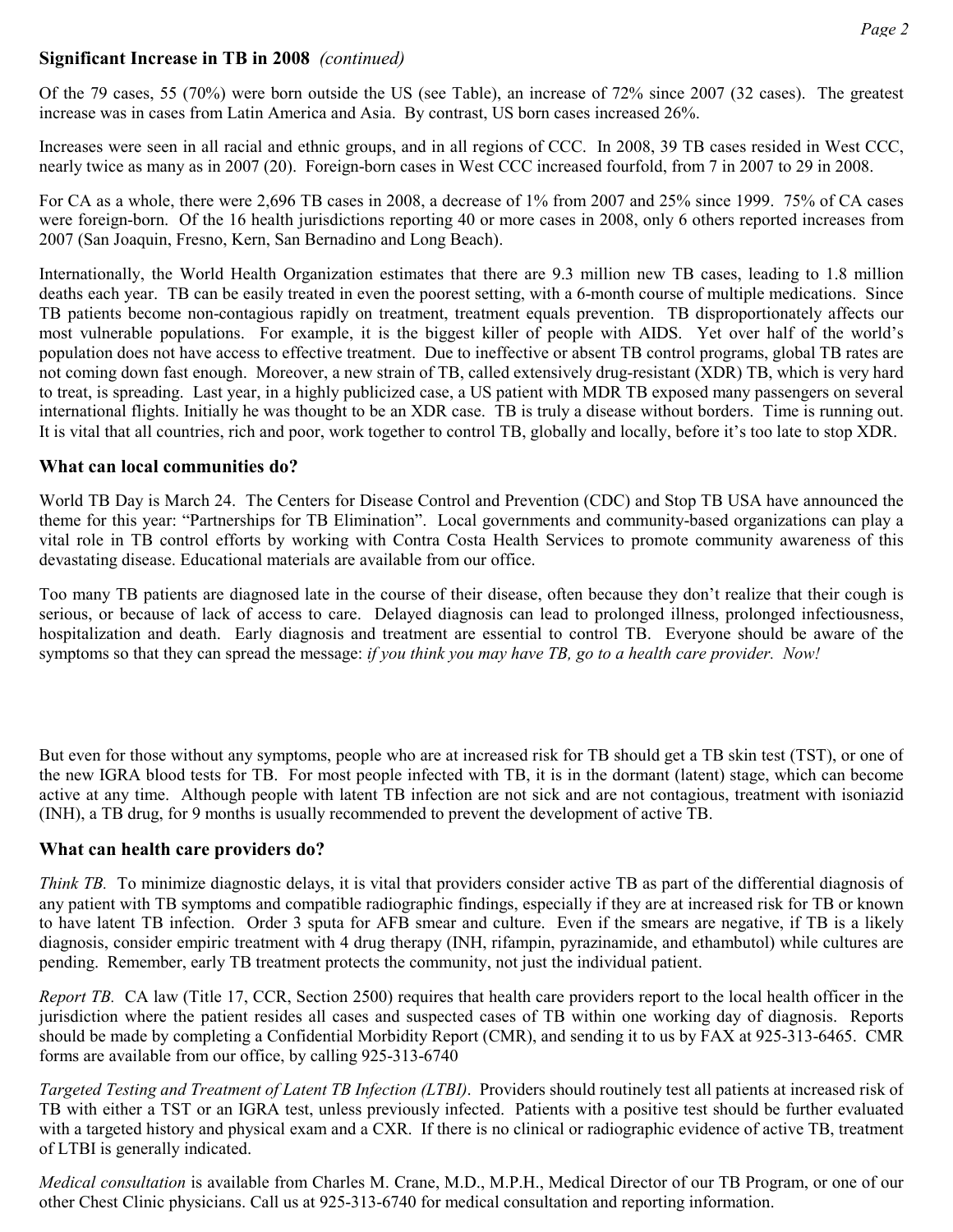| Demographic Characteristics of TB Cases - Contra Costa County, 2005-2008<br>Page 3 |                |                |                       |                  |
|------------------------------------------------------------------------------------|----------------|----------------|-----------------------|------------------|
|                                                                                    | 2005           | 2006           | 2007                  | 2008             |
|                                                                                    | $(n=58)$       | $(n=50)$       | $(n=51)$              | $(n=79)$         |
| <b>Gender</b>                                                                      |                |                |                       |                  |
| <b>Male</b>                                                                        | 33(57%)        | 32(64%)        | 30 (59%)              | 50 (63%)         |
| Female                                                                             | 25 $(43%)$     | 18 (36%)       | 21(41%)               | 29 (37%)         |
| <u>Age</u>                                                                         |                |                |                       |                  |
| $0-14$ years                                                                       | 2 $(4%)$       | 1(2%)          | 3(6%)                 | 4(5%)            |
| $15-24$ years                                                                      | 6 $(10\%)$     | 10(20%)        | $5(10\%)$             | $8(10\%)$        |
| $25-44$ years                                                                      | 12(21%)        | 16(32%)        | 13(26%)               | 31(39%)          |
| $45-64$ years                                                                      | 27 (47%)       | 12(24%)        | 19(37%)               | 19(24%)          |
| $65 + \text{years}$                                                                | 11(19%)        | 11(22%)        | 11(22%)               | 17(21%)          |
| <b>Race/Ethnicity</b>                                                              |                |                |                       |                  |
| White                                                                              | 5(9%)          | 4(8%)          | 5(10%)                | 9(11%)           |
| <b>African American</b>                                                            | 9(16%)         | 13(26%)        | 12(24%)               | 15(19%)          |
| Latino/a                                                                           | 19(33%)        | 10(20%)        | 12(24%)               | 21(27%)          |
| Asian/PI                                                                           | 25(43%)        | 22 (44%)       | 22(43%)               | 34(43%)          |
| <b>Country of Origin</b>                                                           |                |                |                       |                  |
| <b>US Born</b>                                                                     | 17(29%)        | 21(42%)        | 19 (37%)              | 24 (30%)         |
| <b>Foreign Born</b>                                                                | 41 $(71%)$     | 29 (58%)       | 32(63%)               | 55 (70%)         |
| - Philippines                                                                      | 16             | 7              | 10                    | 9                |
| - Asia (Other)                                                                     | 9              | 11             | 11                    | 24               |
| - Latin America                                                                    | 14             | 9              | 10                    | 20               |
| $-Other$                                                                           | $\overline{c}$ | $\overline{c}$ | 1                     | $\overline{2}$   |
| <b>County Region</b>                                                               |                |                |                       |                  |
| West                                                                               | 28 (48%)       | 16(32%)        | 20 (39%)              | 39 (49%)         |
| <b>Central</b>                                                                     | 15(26%)        | 18 (36%)       | 15(29%)               | 18(23%)          |
| East                                                                               | 15 $(26%)$     | 16(32%)        | 16(31%)               | 22 (28%)         |
| <b>Risk Factor</b>                                                                 |                |                |                       |                  |
| <b>Any Substance Abuse</b>                                                         | 13(22%)        | 8(16%)         | 9(18%)                | 10(13%)          |
| <b>Homeless</b>                                                                    | (12%)          | 4(8%)          | 3(6%)                 | 5(6%)            |
| <b>Drug Resistance</b>                                                             |                |                |                       |                  |
| <b>INH</b> (alone or with others)                                                  | 4              | 6              | $\boldsymbol{\theta}$ | 9                |
| <b>INH and Rifampin (MDR)</b>                                                      | $\overline{2}$ | $\theta$       | $\theta$              | $\boldsymbol{l}$ |
|                                                                                    |                |                |                       |                  |

#### TB Risk Factors

Recent immigration from, or travel to, a high incidence region: . Central and South America . Pacific Islands, including the Philippines . Asia, including Southeast Asia, China, India, the former USSR . Eastern Europe, Africa Medical Conditions: HIV infection, AIDS Diabetes, especially if poorly controlled Immunosuppressive therapy, including corticosteroids, cancer chemotherapy, anti-TNF- $\alpha$  agents, post-transplant therapy Renal failure, hemodialysis Head and neck cancer Lymphoma, leukemia Social/behavioral factors: Homelessness Street drug use Alcoholism Smoking Residential/occupational factors: Health care workers, correctional officers Patients/residents of hospitals, long-term care facilities, correctional facilities

#### In-vitro interferon-γ release assays (IGRAs)

IGRAs are blood tests for TB infection. They measure interferon-γ produced in response to the incubation of the blood with antigens derived from a region of the genome of Mycobacterium tuberculosis that is not present in most nontuberculous mycobacteria (NTM), including the BCG strain of M. bovis. A positive IGRA is therefore more specific for TB infection than a positive TST.

There are now two IGRAs approved by the FDA: QuantiFERON Gold In Tube (QFT), and T-SPOT TB, a new elispot assay. Our Public Health Lab uses the QFT, which is available for selected patients at CCRMC and Clinics.

We recommend that persons who have had a BCG vaccination, including virtually everyone born outside the US, receive an IGRA test, if available, rather than a TST. The CDC plans to issue revised guidelines for the use of IGRA tests in the near future.

For further information about TB, call the CCHS TB Program at 1-925-313-6740, or visit our web site www.cchealth.org/topics/tb